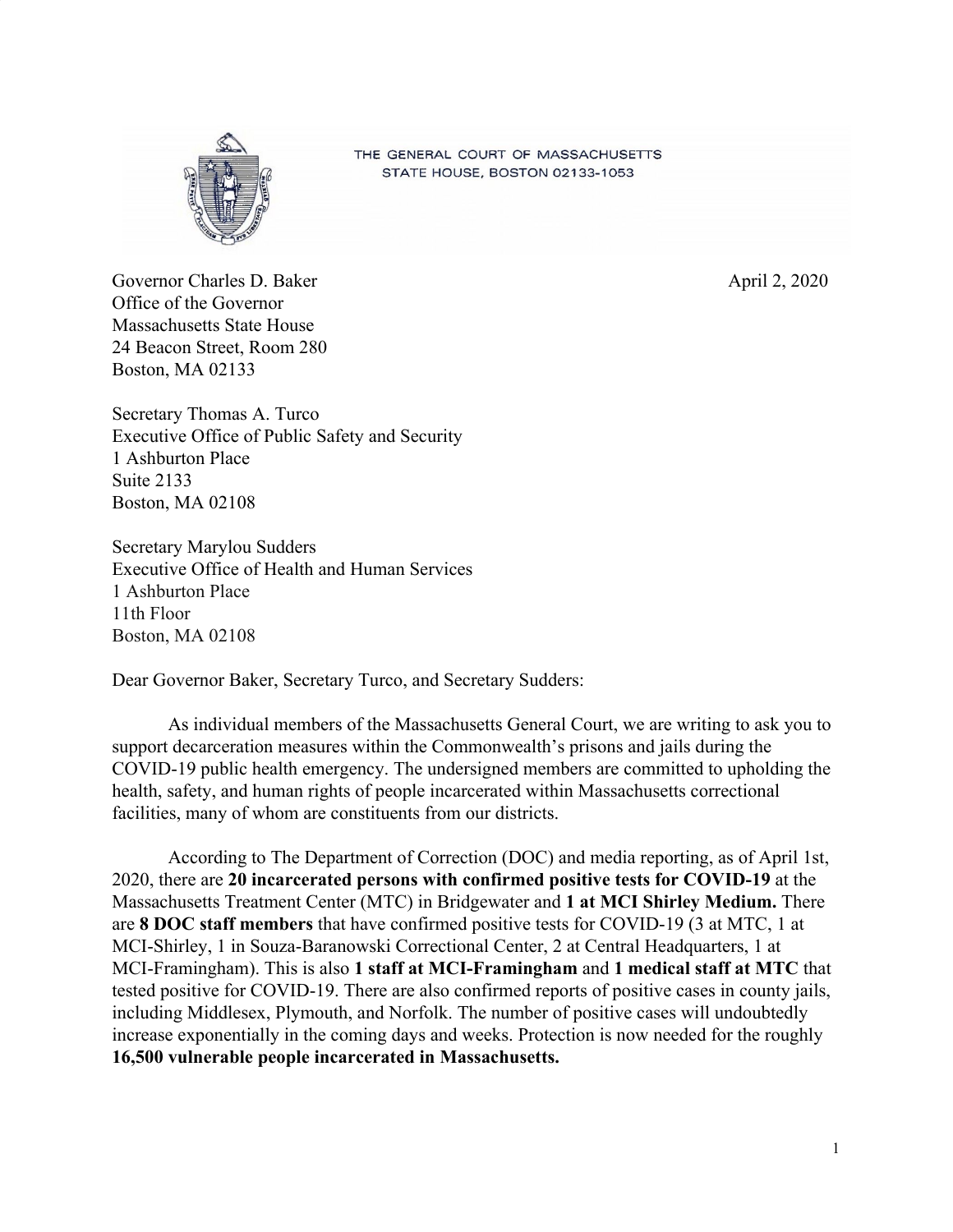The high transmissibility of Coronavirus puts detainees and others held in concentrated groups at higher risk of COVID-19 disease. The virus is spreading exponentially across the country and across this Commonwealth. There is no vaccine, and no uninfected person is immune. Unless immediate decarceration measures are taken, the outbreak will continue to spread in correctional facilities and into civilian communities, further exacerbating the public health crisis. Massachusetts must act now, following in the footsteps of other states across the country, that have already begun decarceration processes. We offer the following recommendations to address this urgent issue.

## **A. Offer Early Release to Qualifying Categories**

The following categories of incarcerated individuals should be released into the community:

I. Pre-Trial Individuals

Individuals who are able to post bail prior to their trial are released into the community to await their trial date. However, individuals awaiting trial who could not post bail should be released into the community. Roughly 40-50% of county jail populations are individuals who could not meet the bail requirements. Those who can safely return to the community should be released to await their trial date.

## II. Geriatric Prisoners

Geriatric prisoners are defined by prison health experts as individuals over the age of 50. Studies of geriatric prison populations have found higher rates of pre-existing conditions in younger individuals compared to their counterparts in the general population. The higher rates of pre-existing conditions in this population lead to worsened health outcomes when comorbid with COVID-19. To protect this population from viral spread, geriatric prisoners who are at risk should be released.

In Massachusetts, **28% of the prison population is over the age of 50** leaving Massachusetts prisoners at increased risk for COVID-19 mortality (Massachusetts Department of Corrections, Prison Population Trends 2018). By releasing individuals from this cohort who pose a low risk to public safety, the concentration of individuals in the prison system will decrease, while protecting those most vulnerable to succumb to COVID-19.

In addition to being high risk for severe COVID-19 complications, prisoners over the age of 50 are at low risk to be re-arrested upon re-entry into the community. Research is clear that people age out of crime,<sup>[2]</sup> meaning that our elders are the least likely among us to pose a realistic threat to public safety that would outweigh the severity of the public health crisis at stake.

## III. Individuals Eligible for Medical Parole

Prisoners with high risk medical conditions, including permanently physically or cognitively impaired individuals, individuals with terminal illnesses with an 18 month prognosis or less, and those qualifying for medical parole, should be released. Vulnerable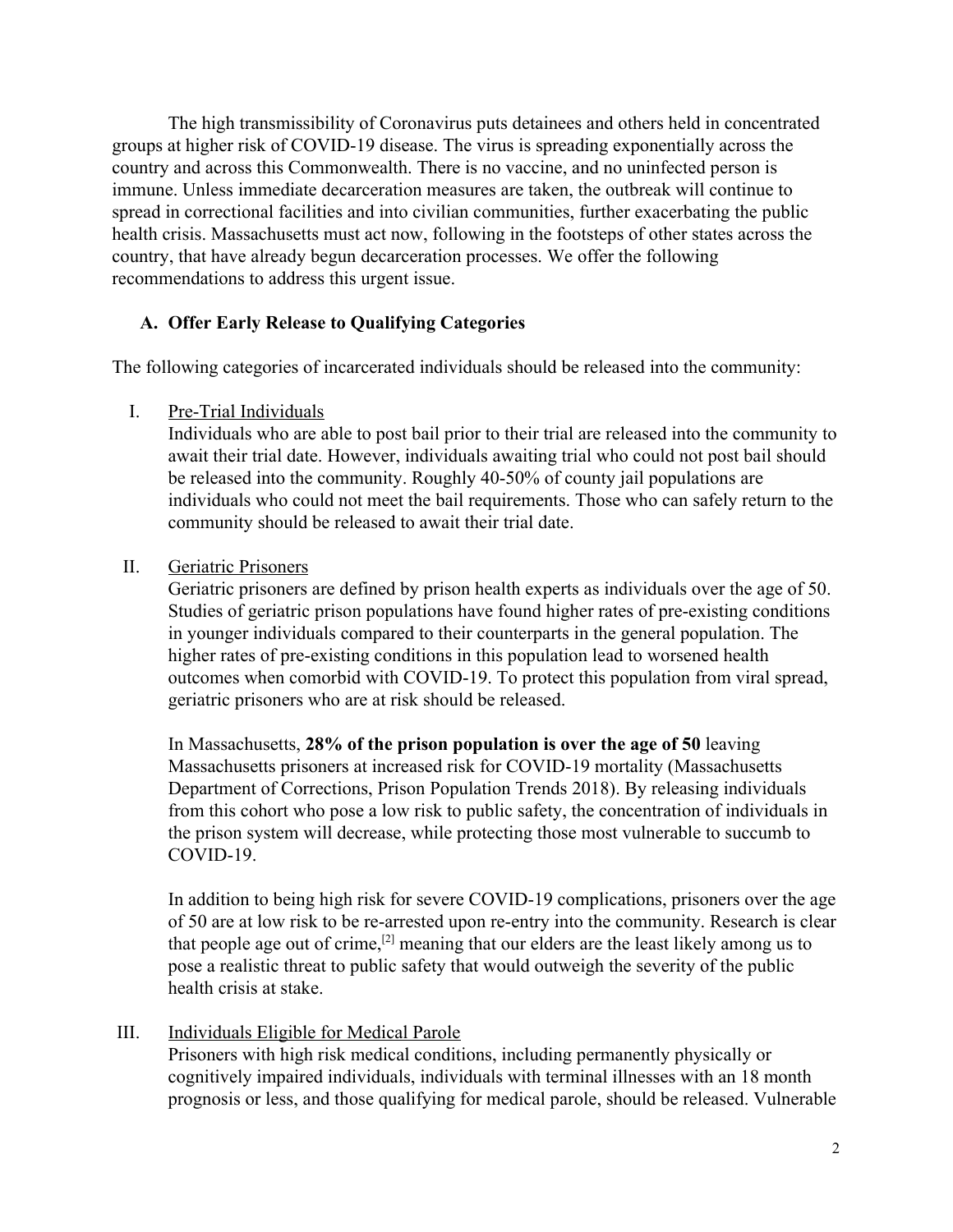groups are at increased risk of viral infection in the concentrated population of prisons and subsequently should be released into the community.

IV. Individuals within 6 months of release

A number of other states have released people with a year or less left of their sentence. We don't know how long we are going to be living under the threat of COVID-19. It is rational to allow those who would soon be released anyway to be discharged earlier for public health reasons to reduce the spread of infection among those held in custody.

## V. Individuals Eligible for Parole

A presumption in favor of release and re-consideration of those previously denied is a reasonable step given the extreme public health circumstances we are currently facing and the significant threat to public health that continued incarceration will pose. The parole system in Massachusetts has been severely underutilized for many years. If they do not pose any immediate physical threat to the community, they should be released.

## **B. Limit new admissions**

We should be limiting, to all extents possible, the number of new individuals coming into our prisons and county jails. We should cease pulling people back into the system for technical parole and probation violations and refrain from adding pre-trial people to the incarcerated population.

# **C. Compliance with Governor's Emergency Orders and DPH & CDC Guidelines**

Further improvements should be made to prison and jail accommodations so that they comply with Governor Baker's Emergency orders and guidelines issued by DPH and CDC. Many current prison and jail practices increase the risk of spread of COVID-19. The areas must be addressed:

- Housing large groups of prisoners in dormitory settings
- Double and triple bunking prisoners despite the availability of single cells, particularly at MCI-Framingham and at Souza-Baranowski
- Continuing with congregate eating in chow hall (between 90-300 people at a time)
- Having large numbers of prisoners stand close together for med-line
- Housing the sickest and most elderly prisoners in dormitory settings with beds inches apart

A suggestion is to utilize all available single cell units. To properly stem the rapid spread of COVID-19, prisons and jails must change their practices to protect the incarcerated population.

## **D. Increase mitigating measures to improve the culture and climate within correctional facilities**

We have seen riots and other demonstrations of frustration and tension from prison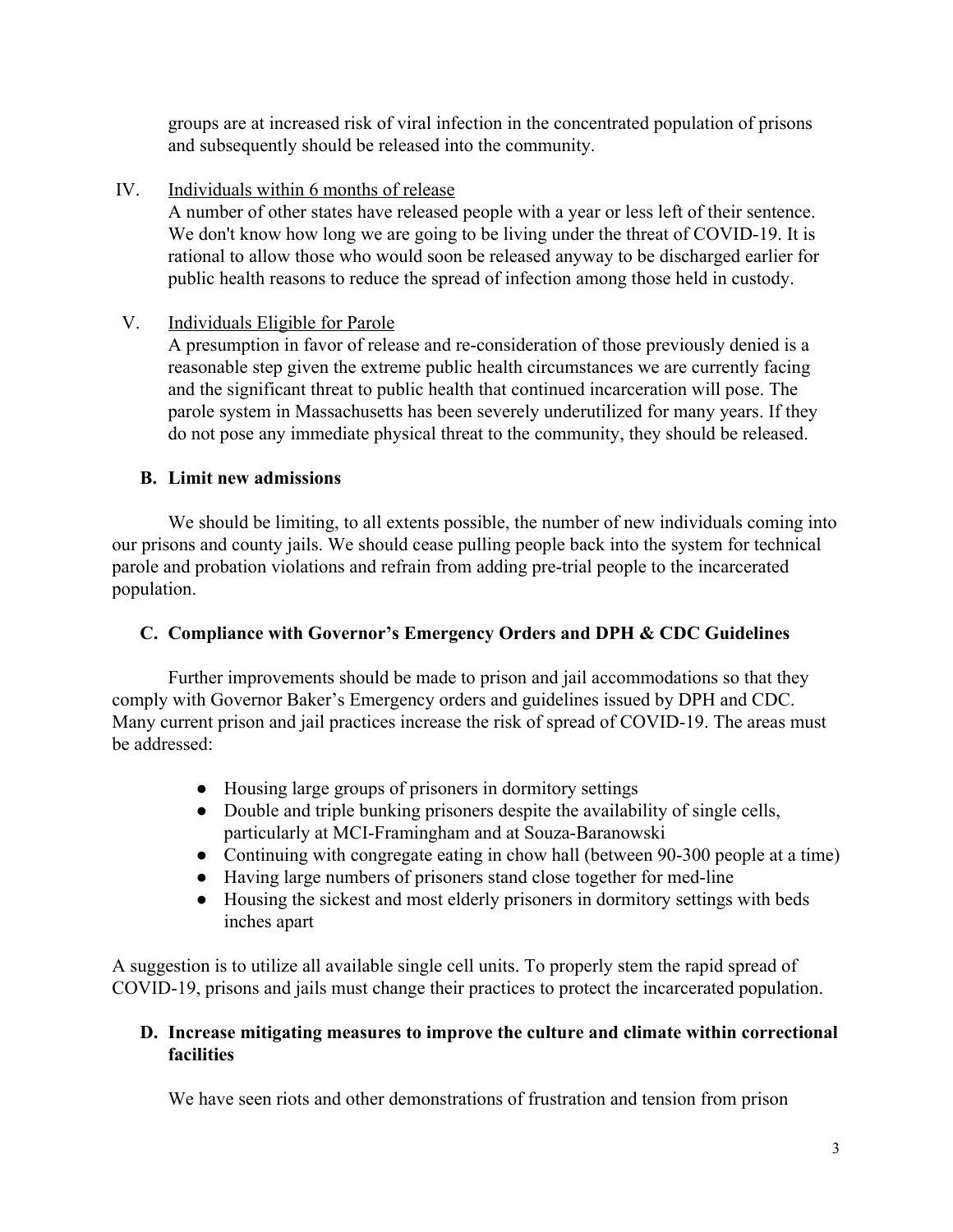populations throughout the country and world. We must do all we can to avoid such situations here. Although the Department has made some efforts in this area, such as allowing for 1 free email a day and 2 free phone calls per week, much more should be done. Phone calls and emails should simply be free during this time and video calls should be allowed since visitation has been and will continue to be suspended.

Further, there should be a directive to all counties to do the same and each appears to have its own set of practices. The lack of uniformity will create a sense of unfairness and arbitrariness that should be avoided. Another reason emails should be free is that attorneys are currently unable to visit clients and communication by phone and mail is increasingly complicated with people being forced to work remotely resulting in long delays in mail delivery.

#### **E. Finding housing for people who are unhoused**

Although many incarcerated people have homes to go to and families who are concerned and begging for their release, some do not have community resources to rely on. This does not mean that people should remain in prison. We know that prisons are not equipped to provide treatment and prevention necessary to help the Commonwealth flatten the curve and prevent needless death amongst our most vulnerable populations. Instead of continuing to overfund a prison system which, even under the best possible conditions, will not be able to appropriately manage this emergency, the Commonwealth must redirect those resources towards community systems of care, housing, and support for people who are unhoused.

We suggest consideration of the recommendations being made by the Material Aid and Advocacy Program (MAAP), whose mission is to support and empower community members experiencing homelessness or living in poverty, through material aid, access to resources, and advocacy opportunities.

We ask again that you support swift decarceration measures within the Commonwealth's prisons and jails during the COVID-19 public health emergency, to mitigate the mortal harm that the pandemic will inflict upon incarcerated people, corrections staff, and all of our communities.

Respectfully,

**State Senator Harriette Chandler**, First Worcester District

**State Senator Sonia Chang-Díaz,** Second Suffolk District

**State Senator James Eldridge**, Middlesex and Worcester District

**State Senator Patricia Jehlen**, Second Middlesex District

**State Senator Rebecca Rausch**, Norfolk, Bristol, and Middlesex District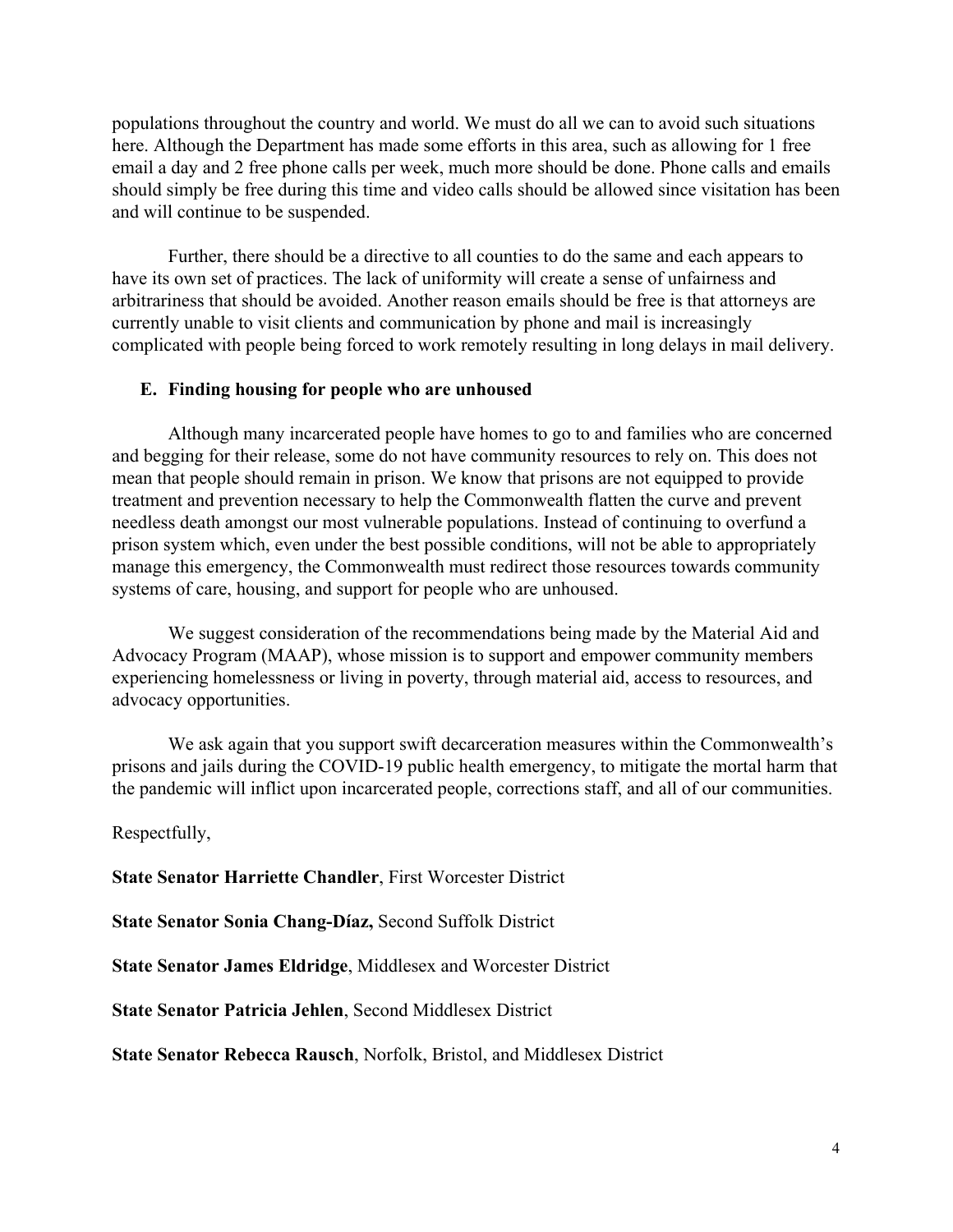**State Representative Ruth Balser**, 12th Middlesex District **State Representative Christine Barber**, 34th Middlesex District **State Representative Michelle Ciccolo**, 15th Middlesex District **State Representative Mike Connolly**, 26th Middlesex District **State Representative Mindy Domb**, 3rd Hampshire District **State Representative Carmine Gentile,** 13th Middlesex **State Representative Nika Elugardo**, 15th Suffolk District **State Representative Tami Gouveia**, 14th Middlesex District **State Representative Jon Hecht**, 29th Middlesex **State Representative Natalie Higgins**, 4th Worcester District **State Representative Mary Keefe**, 15th Worcester District **State Representative David LeBoeuf**, 17th Worcester District **State Representative Jack Lewis**, 7th Middlesex District **State Representative Kate Lipper-Garabedian**, 32nd Middlesex District **State Representative Jay D. Livingstone**, 8th Suffolk **State Representative Adrian Madaro**, 1st Suffolk District **State Representative Liz Miranda**, 5th Suffolk District **State Representative Tram Nguyen**, 18th Essex District **State Representative Denise Provost**, 27th Middlesex District **State Representative Maria Robinson**, 6th Middlesex District **State Representative Lindsay Sabadosa**, 1st Hampshire District **State Representative Chynah Tyler,** 7th Suffolk District **State Representative Tommy Vitolo**, 15th Norfolk District